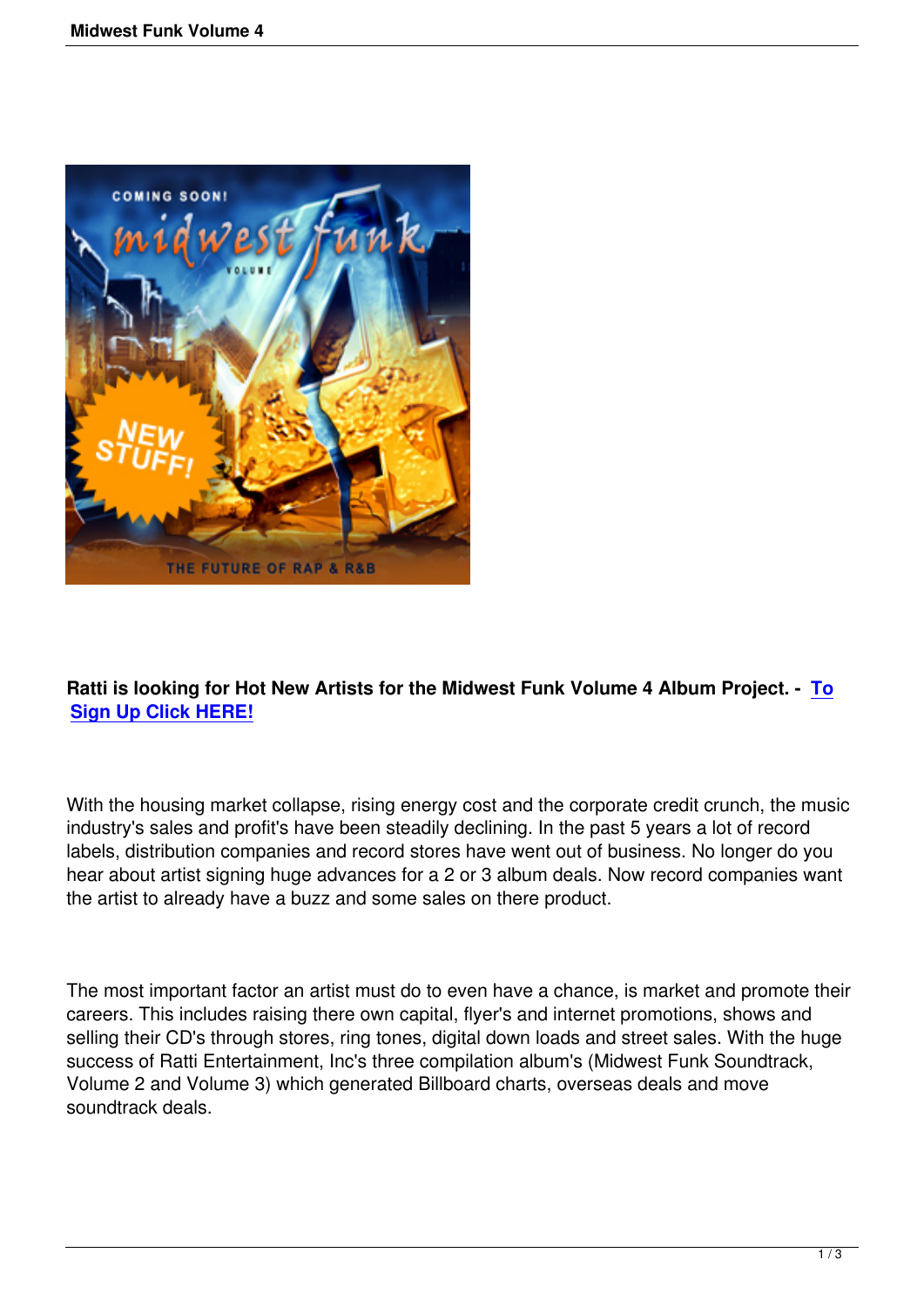The main reason for this success was that everybody on the albums pooled all their resources together and heavily pushed the projects like a football team. Because individually none of the artist had the capital needed, music connection's, business knowledge or man power to put out their own album. Ratti Entertainment, Inc. is once again searching for hot new artist that will work together as a team to be part of the new Midwest Funk Volume 4 double CD compilation album a long side big name artist. Some artist will also have the opportunity to be featured on the Black Salt movie soundtrack and video game.For more information fill out the form and submit. Note: If we are interested, Ratti will email you further criteria.



**BookerMoon** - Listen to BookerMoon's hit new single entitled "Story Book" (MP3)

The first R&B ar[tist selected for the Midwest Funk Volume 4 album project. Booker](media/11_Storybook_1.mp3) moved to Los Angles, California at a young age were he studied Violin, Cello, Bass, Guitar, Piano and Percussion. At the age of sixteen, Booker was personally selected by Jimmy Iovine- the current CEO of Interscope Records to play guitar for Interscope projects. Booker Moon continues to captivate audiences with a voice that blends sensuality, spirituality, sophistication and soul.